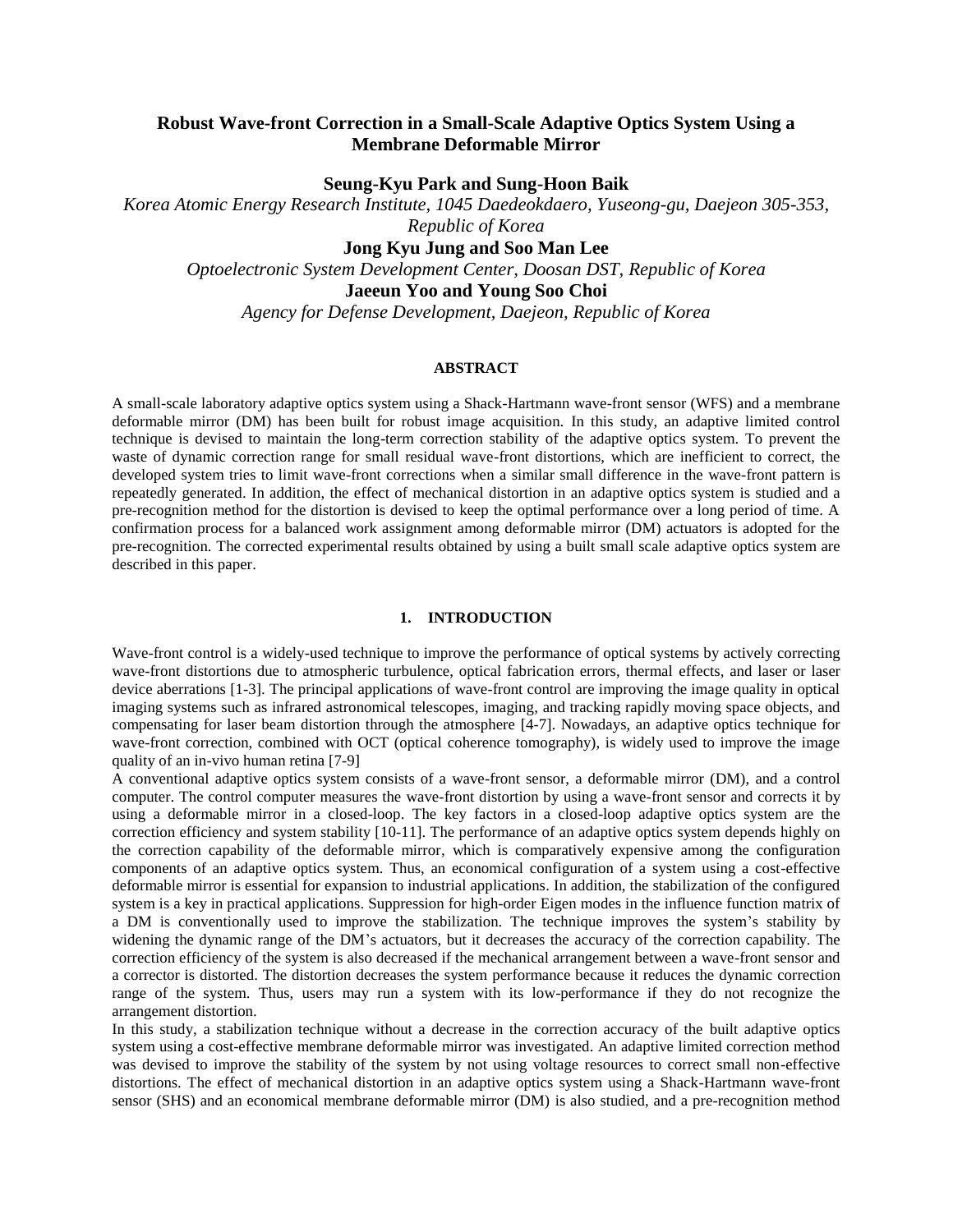for the mechanical distortion is then investigated to prevent the system from running at a low-performance level. An inspection process for a balanced work assignment among the DM actuators is adopted to recognize the mechanical distortion. The technique for confirming balanced eigenvalues can provide optimal arrangement information of an adaptive optics system. Correction experiments using the stabilization and confirmation techniques are carried out, and the experimental results are compared in this manuscript.

### **2. CONFIGURATION OF A BUILT SMALL SCALE ADAPTIVE OPTICS SYSTEM**

A block-diagram of the built adaptive optics system is shown in Fig. 1, and a photo is shown in Fig. 2. The closedloop adaptive optics system consists of a tip/tilt sensor (TTC: acA640-100gm, Basler Inc.), a Shack-Hartmann-type wave-front sensor (WFS: WFS10-14AR, Thorlabs Inc.), a membrane deformable mirror (DM: MultiDM140-35, Boston Micromachines), a tip/tilt mirror (TTM: S-340.SSL, PI Co.), a monitoring camera for Strehl-ratio (SC: acA640-120gm, Basler Inc.), an image acquisition camera (IC: acA640-120gm, Basler Inc.), and a control computer (PC, CPU-I7, Windows).



Fig. 1. Block diagram of the developed small-scale adaptive optics system.



Fig. 2. Photograph of the developed small-scale adaptive optics system.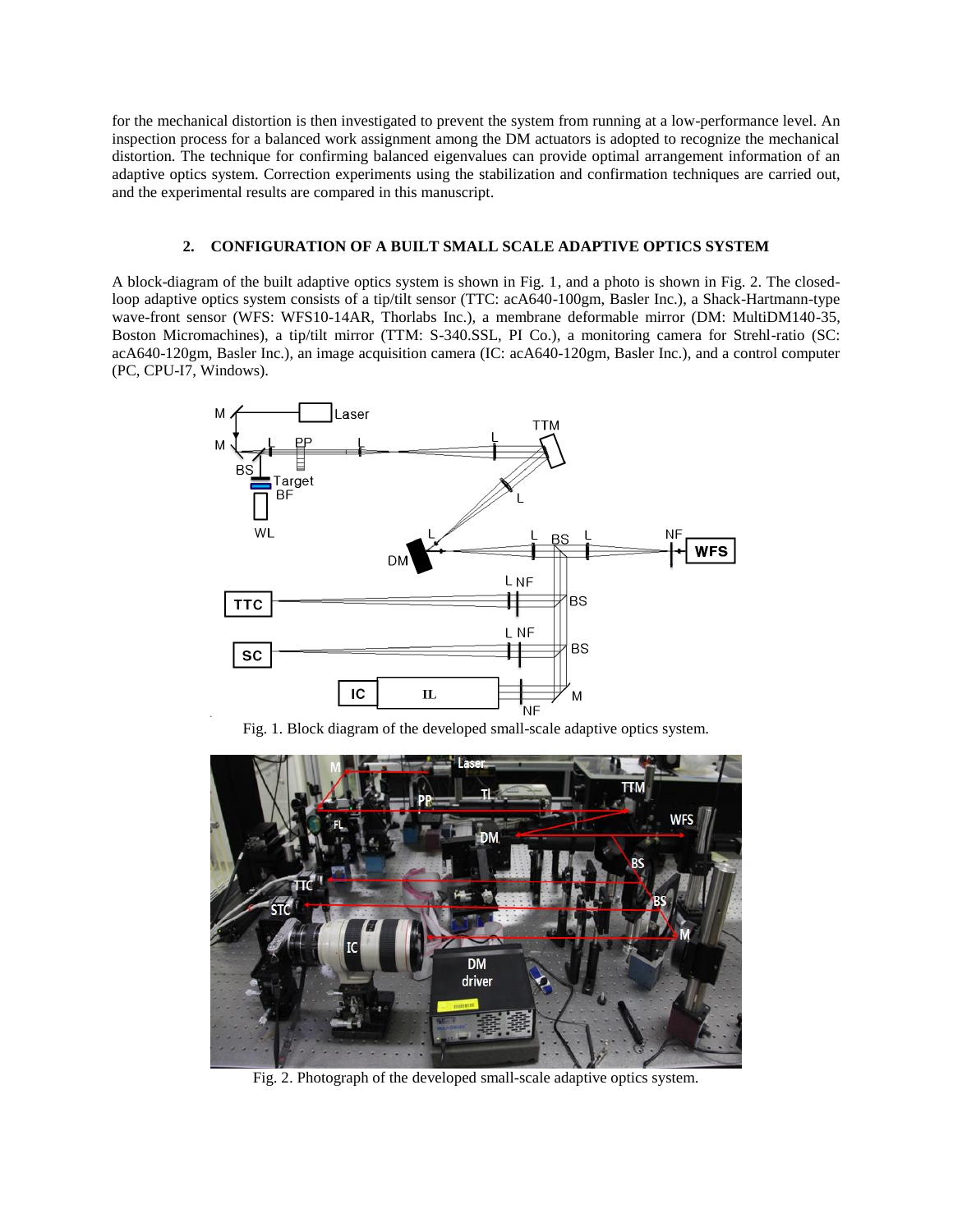As shown in Fig. 1, a wave-front image is acquired by a Shack-Hartmann-type wave-front sensor (WFS) after the He-Ne laser beam passes through a phase plate (PP, Lexitek Inc.), a tilt mirror (TTM), and a deformable mirror (DM). The data of the wave-front error are calculated by extracting the moved center positions of the X-axis and Yaxis for a local wave-front spot image in each sub-aperture. Tilt data of the X-axis and the Y-axis are acquired by the TTC. Here, the tilt data are calculated by extracting the movement of a focused laser spot image. The wave-front slope and the tilt data are calculated by acquiring the centroid's movement of each spot image. The control computer then corrects for the tilt error using a tip/tilt mirror (TTM), and corrects for the wave-front errors using a deformable mirror (DM) after calculating the correction voltages in modal or zonal control mode. In Figs. 1 and 2, the notation M indicates a mirror, L is a lens, BS is a beam splitter, NF is a neutral density filter, and IL is the imaging optics. A rotating phase plate (PP) is used to artificially produce wave-front distortions. One camera (SC) is used for monitoring the Strehl-ratio of the laser beam in real-time and another image camera (IC) is used for observing the real-time image.

|     |     | ►X            |        |        |                |                       | 2.7     |                   |               |                                    |    |                      |
|-----|-----|---------------|--------|--------|----------------|-----------------------|---------|-------------------|---------------|------------------------------------|----|----------------------|
|     | VY  |               | 3.6    |        |                |                       |         |                   |               |                                    |    |                      |
|     |     |               | $(-4)$ | $(-3)$ | $(-2)$         | $(-1)$                | (0)     | (1)               | (2)           | (3)                                |    | $(4) \leftarrow P_x$ |
|     |     | $(-4)$        |        |        |                | 1                     | 2       | 3                 |               |                                    |    |                      |
| 2.7 | 3.6 | $(-3)$        |        | 4      | سيو            | 6                     |         | 8                 | ۰.9           | 10                                 |    |                      |
|     |     | $(-2)$        |        | 18)    | <u> 12</u>     | #34                   | 44      | ∔15+              | 46            | ₩17                                |    |                      |
|     |     | $(-1)$        | 18     | /19    | $\vec{z}$      | $\frac{1}{21}$        | 志       | $\mathsf{T}_{23}$ | 力<br>半        | $\textcolor{red}{\dagger}$ 25<br>ᆂ | 26 |                      |
|     |     | (0)           | 27     |        | $28 + 29$      | ╬                     | 斗       | ₩32               | ╬             | $+34$                              | 35 |                      |
|     |     | (1)           | 36     | 37     |                | 39                    |         |                   |               | 43<br>╫                            | 44 |                      |
|     |     | (2)           |        | $45 -$ | 46             | ቱ7ᆊ                   | 4       | $+49+$            | 40            | 7                                  |    |                      |
|     |     | (3)           |        | 52     | $\frac{1}{33}$ | $\frac{1}{54}$<br>٠., | 肀<br>55 | ∓<br>56<br>المعمو | $\frac{+}{s}$ | 58                                 |    |                      |
|     |     | (4)           |        |        |                | 59                    | 60      | 61                |               |                                    |    |                      |
|     |     | $\dot{P}_{y}$ |        |        |                |                       |         |                   |               |                                    |    |                      |

Fig. 3. Arrangement of a wave-front sensor and a deformable mirror.

The configured position map between the WFS and DM is shown in Fig. 3. It is a conventional position map, where the integer is the actuator number of the DM, and the notation '+' indicates the center position of each subaperture in the WFS. Here, the center position '+' shows the total sub-apertures of a reference wave-front supplied by the WFS manufacturer. The sizes of the DM and WFS are about 3.6 mm x 3.6 mm and 2.7 mm x 2.7 mm, respectively.

Two-dimensional (2D) and three-dimensional (3D) images of a non-corrected wave-front image are shown in Figs. 4(a) and 4(b), respectively. Corrected 2D and 3D wave-front images after the corrections are shown in Fig. 5(a) and Fig. 5(b), respectively.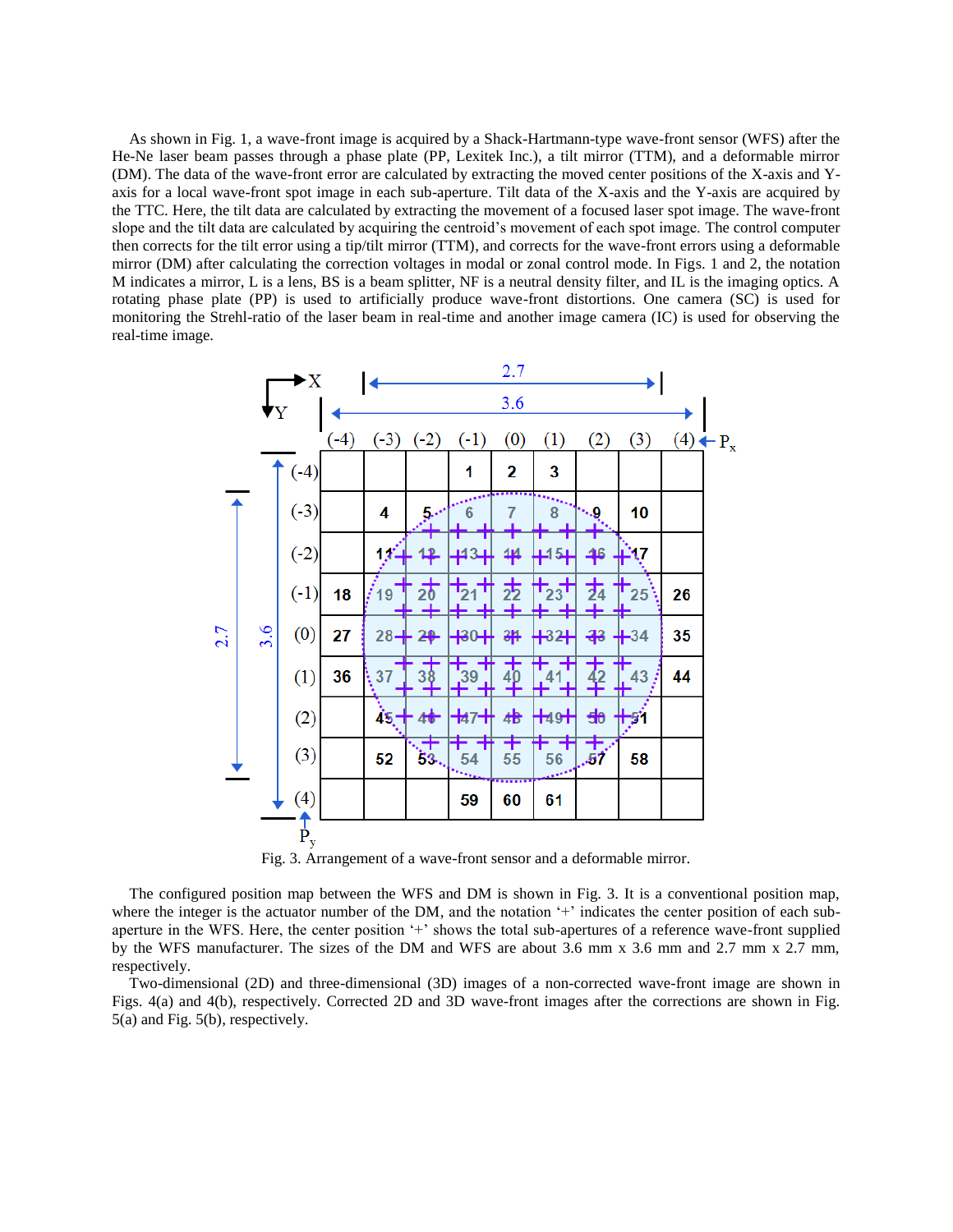

(a) 2D image (b) 3D image Fig. 4. Images of a laser beam before wave-front correction.



(a) 2D image (b) 3D image Fig. 5. Images of a laser beam after the wave-front correction.



(a) Before correction (b) After correction Fig. 6. Image comparison of before (a) and after (a) correction for wave-front distortion.

The system corrects for the wave-front error generated by a rotating phase plate in a closed-loop. The correction speed of the system varied within the range of 60 to 120 Hz. For the experiments, the rotating speed of the phase plate having an atmospheric coherence length of 15 cm was 3.7 mm/s, which corresponds to a wind speed of 0.5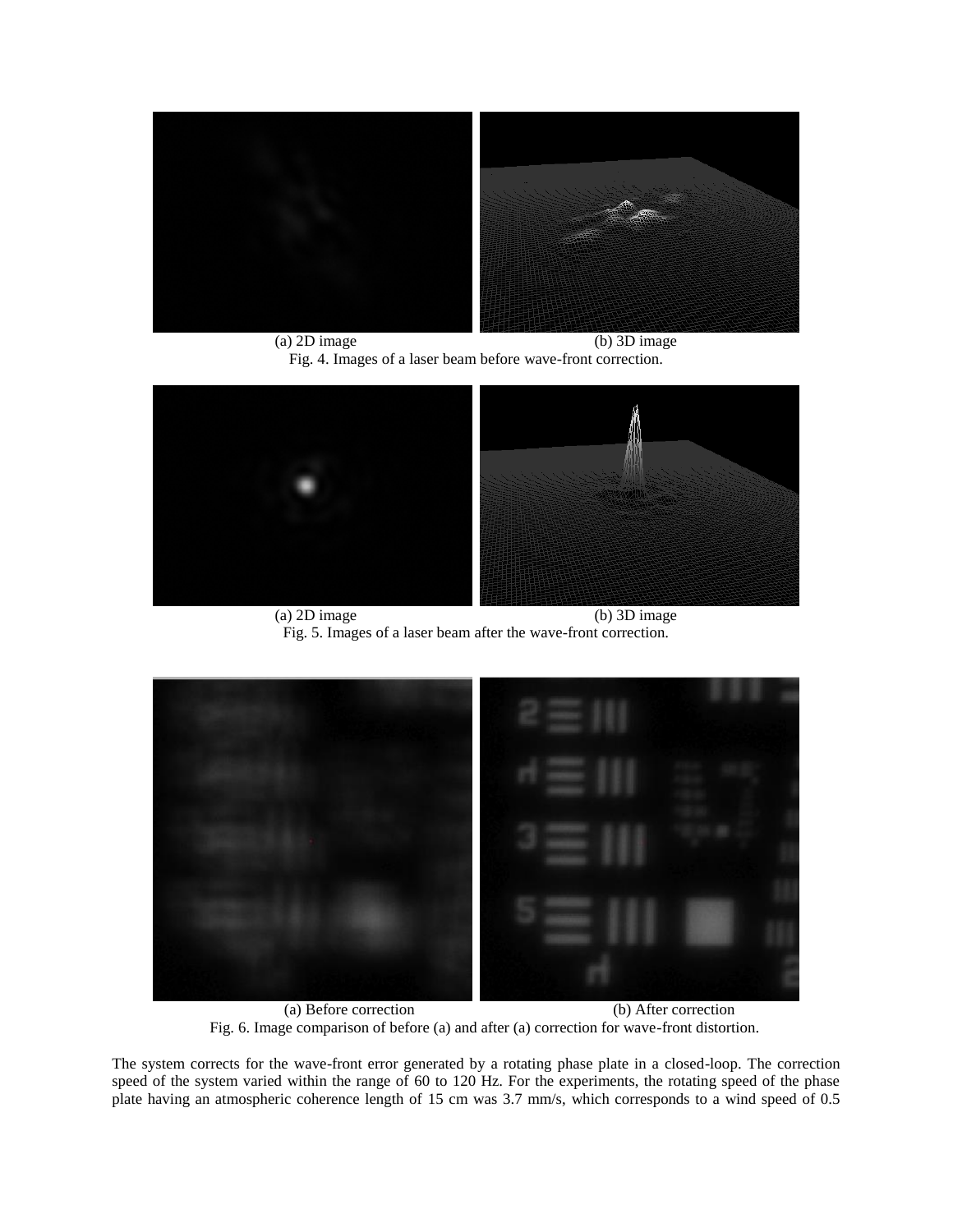m/s. The range of the Strehl ratio for the corrected wave-front was improved to about 0.4 to 0.7 from the noncorrected ratio of 0.07 to 0.3. The monitored IC sample images before and after the wave-front corrections are shown in Fig. 6 (a) and Fig. 6(b), respectively.

### **3. EXPERIMENTS FOR ROBUST WAVE-FRONT CORRECTION USING A BUILT SMALL SCALE ADAPTIVE OPTICS SYSTEM**

The long-term stability of an adaptive optics system is essential for practical field applications. The dynamic range of a closed-loop wave-front correction control system is decreased when the system consumes its voltage resources to correct for small residual distortions. In principle, an adaptive optics system tries to correct for all the current wave-front distortions measured by a sensor. If the system tries to correct for small uncorrectable distortions or small systematic residual distortions, the system wastes its capability; thus, its control dynamic range is decreased. The voltage values of the DM actuators in a configured closed-loop system can be saturated within sub-seconds if the DM tries to correct for small, non-meaningful and uncorrectable distortions.

The saturated voltages according to the number of corrections for actuators 5, 28, and 60 are shown in Fig. 7(a). Here, the rotating phase plate was stopped to make a fixed wave-front distortion. According to the number of corrections, the peak-to-valley (PV) value and root-mean-square (RMS) value of the Zernike coefficients from 1 to 36 are shown in Fig. 7(b). Although the built adaptive optics system looked like it was correcting for the wave-front distortion well, as shown in Fig. 7(b), the system consumed voltage resources to correct for small wave-front distortions. When we checked the voltages of the three actuators (5, 28, 60), we found they were saturated after the  $47<sup>th</sup>$ ,  $111<sup>th</sup>$ , and  $618<sup>th</sup>$  corrections. These actuators were not used for the correction of the next wave-front distortion.



Fig. 7. Channel voltages (a) and PV-RMS values (b) according to the number of corrections.

In this study, adaptive limited control techniques were devised to prevent the waste of voltage resources for correcting small non-meaningful wave-front distortions. The configured system does not apply voltages to a deformable mirror when the calculated correction environment meets one of the following three conditions: 1) if a current voltage RMS value of the DM actuators is less than a set threshold value  $(T_1)$ , 2) if a difference RMS value of the voltage pattern between the current calculated actuator voltages and previously applied actuator voltages in a DM is less than a set threshold value  $(T_2)$ , and 3) if the RMS value of the current wave-front distortion is less than a set threshold value  $(T_3)$ .

In the experiment, the values  $(T_1, T_2, T_3)$  were calculated at the minimum RMS value of the residual wave-front distortion after repeated corrections for one wave-front distortion acquired from one position of the stopped phase plate. The threshold values were determined by equations  $nT_1$ ,  $nT_2$ , and  $nT_3$ , where n is an integer value. The averaged threshold values acquired from ten positions of the stopped phase plate were used, and the value n was 2  $(2T_1, 2T_2, 2T_3)$  in the experiment.

Experimental results using the three conditions for the correction limit in the same environment of Figs. 7 are shown in Figs. 8. The actuator voltages not consuming their voltage resources to correct for non-meaningful small distortions are shown in Fig. 8(a). Here, the voltages of three actuators, 5, 28 and 60, were not applied after the  $16<sup>th</sup>$ correction. Thus, the dynamic range of the system was increased for the correction of the next wave-front distortion.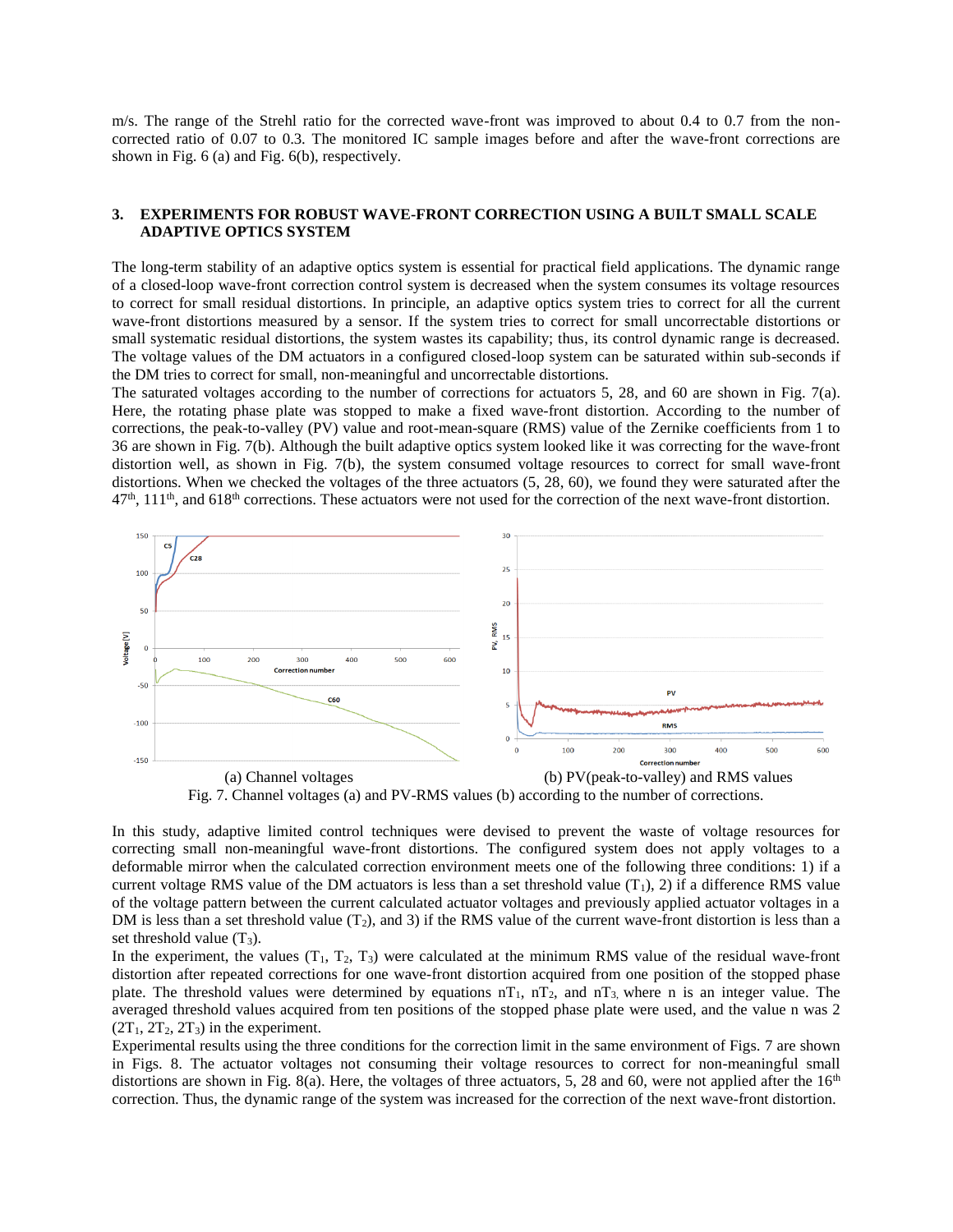

Fig. 8. Channel voltages (a) and PV & RMS values (b) using stability control according to the number of corrections.

During correction, the wave-front spot shapes placed on the outer search grids are strongly distorted because of the generated steep slope in phase at the edge areas between the active outer actuators and non-active outer actuators. Here, the outer actuators placed on the outside of the used actuators were not applied because of their low performance. To reduce the steep slope generated in the outside edge area, an adaptive deformation using an interpolation voltage for the non-active outer actuators was adopted. For the experiment, the voltages on the nonactive actuators were linearly interpolated from the voltages on the active neighboring actuators. This voltage interpolation improved the correction efficiency, as shown in Fig. 9. RMS values of the Zernike coefficients from 1 to 36 according to the correction numbers are shown in Fig. 9. Here, graph (a) shows the correction results using a fixed bias voltage for non-active outside actuators, and graph (b) shows the results using adaptive deformation based on linear interpolation voltages from non-active actuators.



Fig. 9. RMS comparison of corrected wave-front using (a) conventionally- and (b) adaptively-controlled deformable mirrors.

The mechanical arrangement between the Shack-Hartmann WFS and the membrane DM can be distorted during long-term operation. The distortion can decrease the correction efficiency of the system and may cause a local voltage saturation of an actuator. The locally biased voltages of the DM actuators decrease the system performance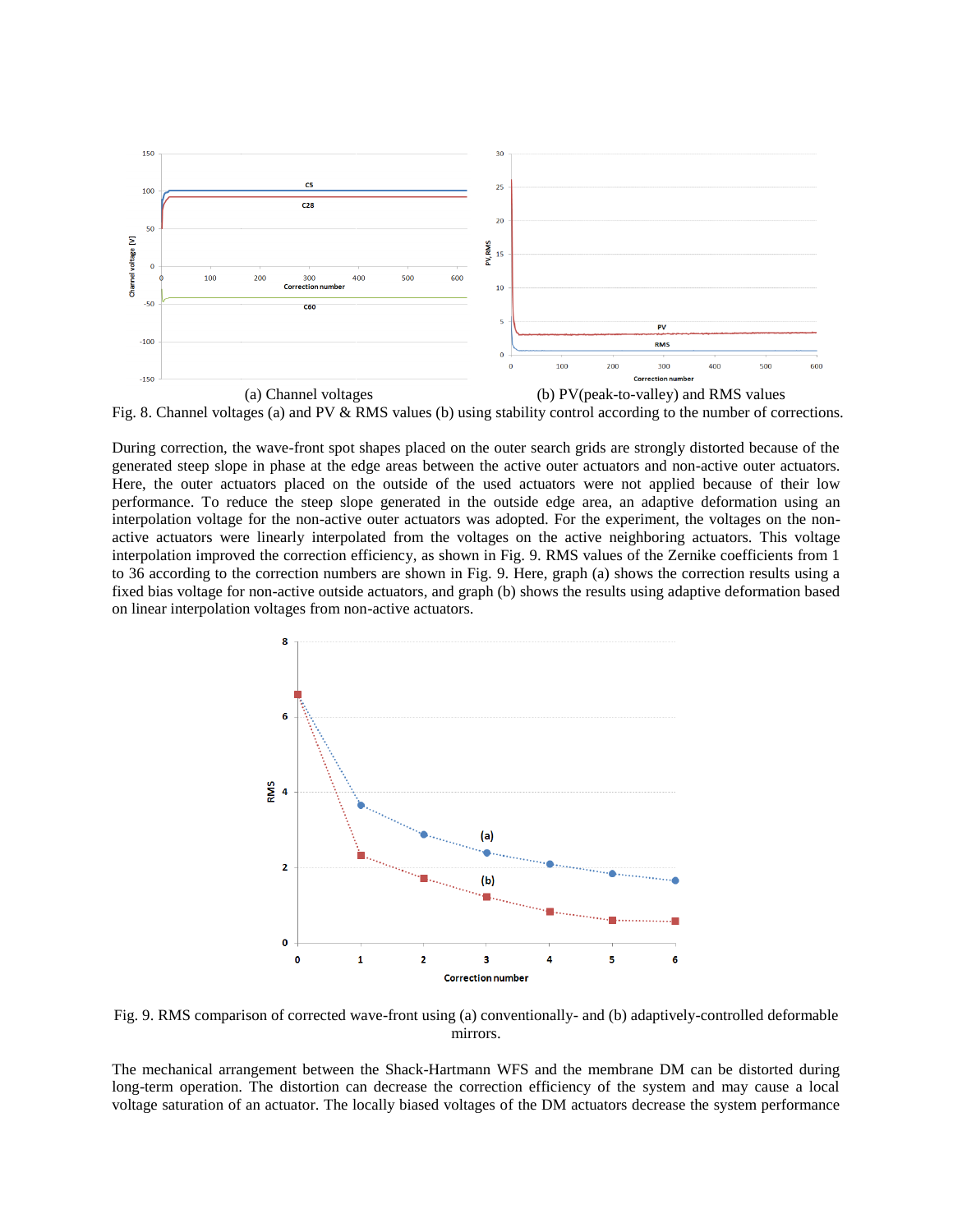by reducing the dynamic correction range. Although users usually acquire a new influence function matrix (IFM) when the correction efficiency is low, the optimum correction efficiency is not fully recovered when the system is considerably distorted. Thus, the pre-recognition of the current arrangement distortion before a correction starts is useful for maintaining the optimum correction efficiency of the system because users can improve the system performance through a rearrangement based on the provided current information.

The distribution of eigenvalues from the center actuator of 31 is well balanced in the initial system alignment shown in Fig. 3. The distortion values of the X-axis and Y-axis are calculated according to equations (1) and (2) for the inspection of the balance information of the eigenvalues.

$$
S_x = \left[ \frac{\sum_{x=-4}^{4} \sum_{y=-4}^{4} V_{(x,y)} \times P_x}{\sum_{x=-4}^{4} \sum_{y=-4}^{4} V_{(x,y)}} \right]
$$
(1)

$$
S_{y} = \left[ \frac{\sum_{x=-4}^{4} \sum_{y=-4}^{4} V_{(x,y)} \times P_{y}}{\sum_{x=-4}^{4} \sum_{y=-4}^{4} V_{(x,y)}} \right]
$$
(2)

Here,  $V(x, y)$  is the eigenvalue mapped to a DM actuator position  $(x, y)$ , and  $P_x$  and  $P_y$  are the positions of the Xaxis and Y-axis notated in Fig. 3.

The distortion values of  $S_x$  and  $S_y$  of the initially well-arranged Fig. 3(a) were 0.067 and 0.097, respectively.

To see the effects of mechanical distortion, DM was moved toward the X-direction. The unbalance of the eigenvalue distribution is proportionally increased to the shifting values. The values of  $S_x$  and  $S_y$  from the shifted position of 105  $\mu$ m are 0.387 and 0.014, and the values are 0.517 and 0.135 from the shifted position of 210  $\mu$ m. We can see that the unbalance of the eigenvalue distribution is proportionally increased to the shifting distortion values.

The Strehl ratios acquired from the repeated correction number for one fixed wave-front distortion are shown in Fig. 10. The correction results using zonal control and modal control are shown in Figs. 10(a) and 10(b), respectively.

Here, notation 'A' means a non-shifted position, and notations 'B' and 'C' are shifted positions of 105  $\mu$ m and 210

㎛ from the optimum correction position of 'A', respectively. The independent self-influence function acquired from each position was used in the experiment. As shown in this experiment, the correction performance according to the repeated correction number is decreased when the shifting distance is increased. The zonal control provided better correction results than the modal control results because sampling data of 77 points in the WFS were not enough to extract the precise modal modes, and the 36 used modal modes were also not enough to reconstruct a precise phase.



Fig. 10. Comparison of Strehl ratios acquired from repeated corrections in zonal and modal control modes.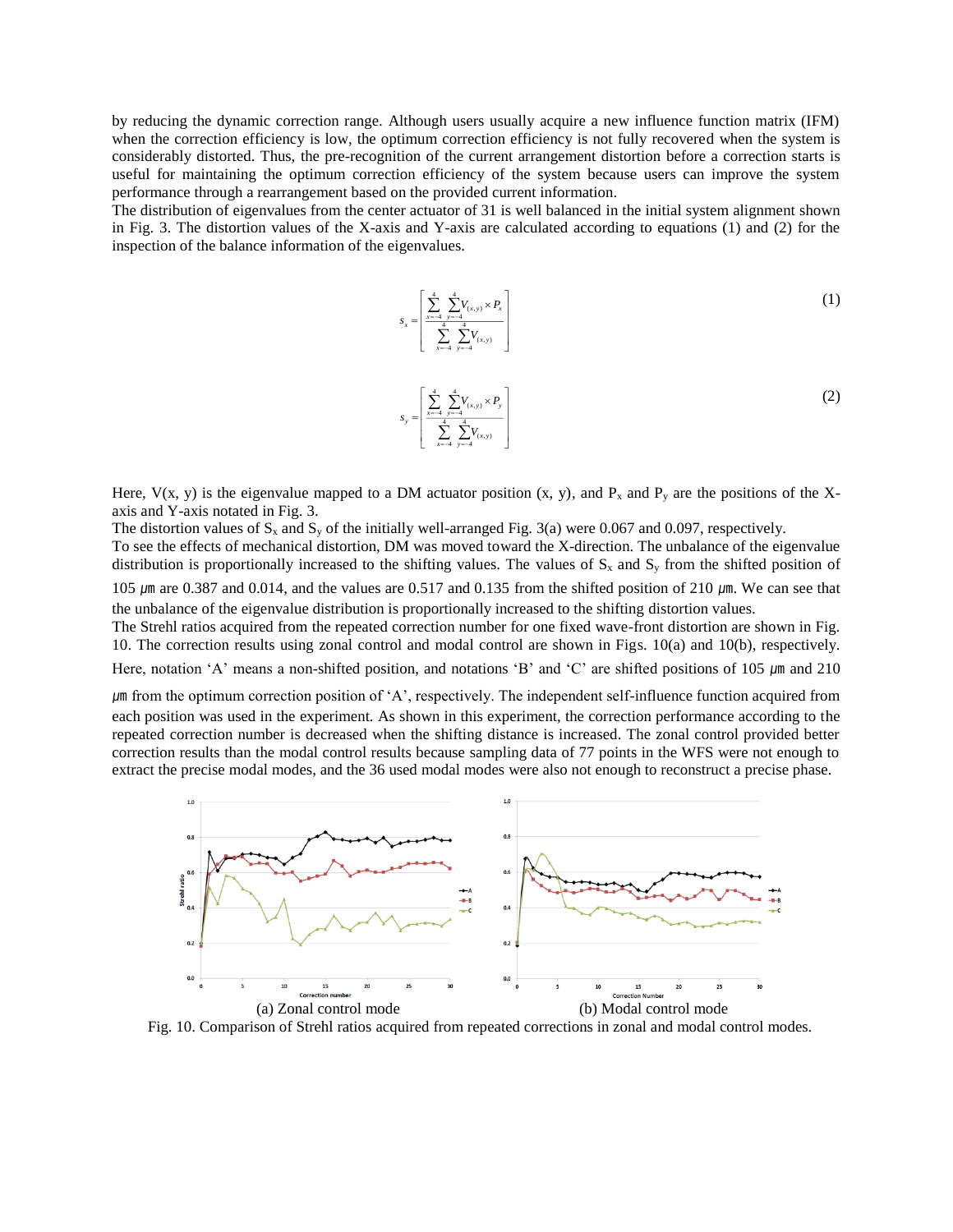

Fig. 11. Comparison of Sequential Strehl ratios acquired from a rotating phase plate using independent influence function matrices.

The Strehl ratios acquired from a rotating phase plate of one turn are shown in Fig. 11. The zonal and modal correction results are shown in Figs.  $11(a)$  and  $11(b)$ , respectively. The average values for Figs.  $11(a)$  and  $11(b)$  are shown in Figs. 12(a) and 12(b), respectively. Here, an independent self-influence function was also used. The rotating speed of the phase plate was 3.7 mm/s, and the correction speed of the system was about 60 Hz. As shown in the experiments, the correction results were worse with an increase in the shifting distance.



controls.

As a result of the experiments, the developed small-scale adaptive optics system using a cost-effective membrane deformable mirror stably improved the quality of the acquired images. The adopted limited control techniques based on the similarity of the voltage pattern, the RMS value of the voltage, and the RMS value of the wave-front distortion improved the system's stability by increasing the dynamic correction range of the configured system. In addition, an adaptive moving technique for the non-active actuators, which uses interpolated voltages, improved the correction efficiency. A pre-recognition process for checking the mechanical distortion of an adaptive optics system is a useful tool to provide efficient correction results over a long period of time. The process of confirming the eigenvalue balance is valuable to preventing a low-performance operation and improving the system stability by reducing the unexpected distortions caused by locally saturated voltages.

# **4. CONCLUSIONS**

In this study, a cost-effective small-scale adaptive optics system using a membrane deformable mirror and a digital Shack-Hartmann wave-front sensor was built. The experimental results showed that the developed system can be stably operated by providing an improved Strehl ratio for the wave-front distortion. Stabilization techniques for the developed adaptive optics system for robust image acquisition were investigated in this study. The devised limited control techniques using the difference voltage pattern, voltage, and wave-front values efficiently improved the stability by increasing the dynamic correction range of the system. In addition, an adaptive deformation method for